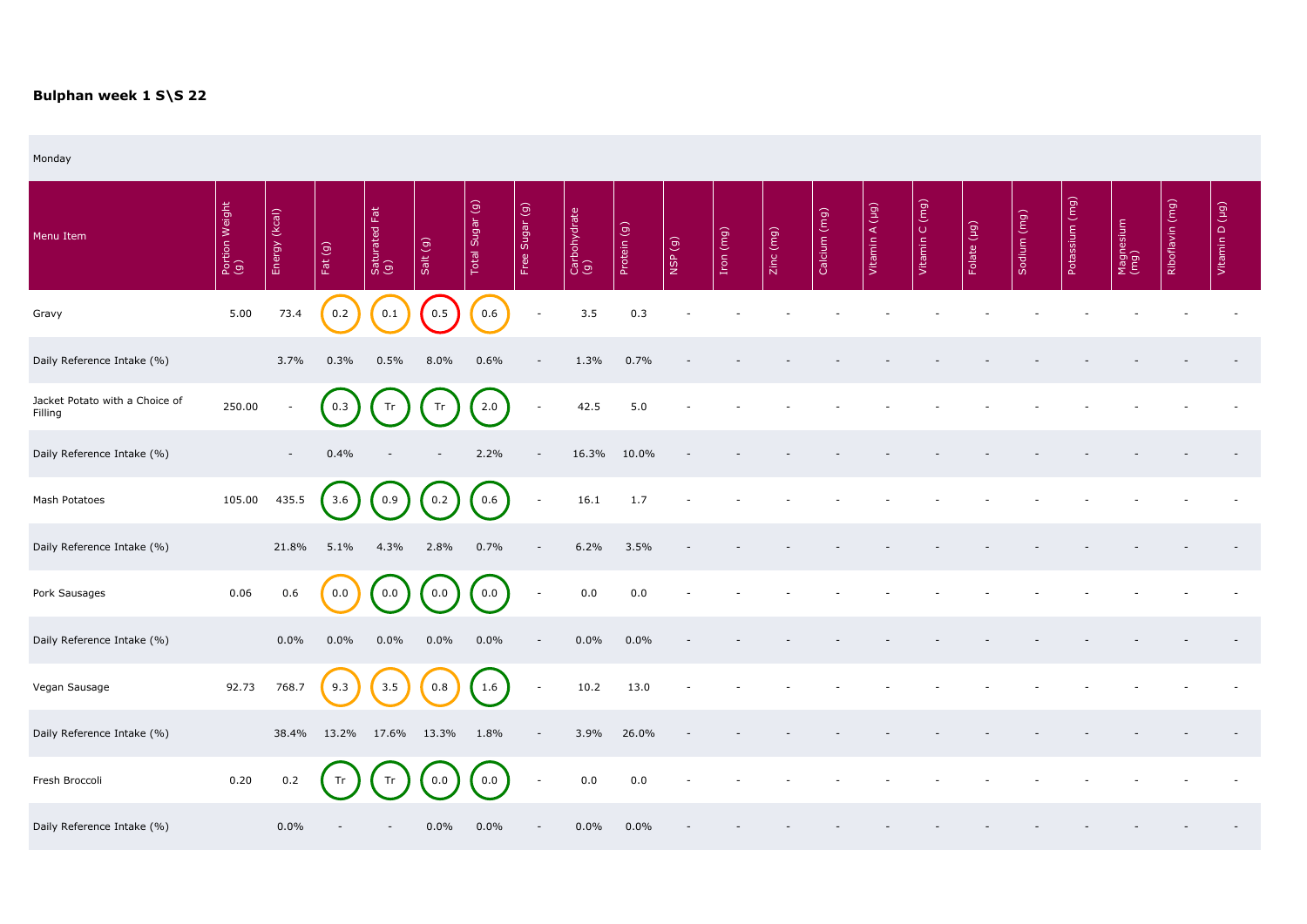| Ice Cream                                 | 80.00                 | 542.4            | 6.5       | 3.2                  | 0.1                      | 13.7            | $\sim$                   | 15.3                | 2.3         |        |           |           |              |                |                |             |             |                |                   |                 |                |
|-------------------------------------------|-----------------------|------------------|-----------|----------------------|--------------------------|-----------------|--------------------------|---------------------|-------------|--------|-----------|-----------|--------------|----------------|----------------|-------------|-------------|----------------|-------------------|-----------------|----------------|
| Daily Reference Intake (%)                |                       | 27.1%            | 9.3%      | 16.0%                | 2.2%                     | 15.2%           | $\overline{\phantom{a}}$ | 5.9%                | 4.6%        |        |           |           |              |                |                |             |             |                |                   |                 |                |
| Tuesday                                   |                       |                  |           |                      |                          |                 |                          |                     |             |        |           |           |              |                |                |             |             |                |                   |                 |                |
| Menu Item                                 | Portion Weight<br>(g) | (kcal)<br>Energy | Fat $(g)$ | Saturated Fat<br>(g) | Salt (g)                 | Total Sugar (g) | Free Sugar (g)           | Carbohydrate<br>(g) | Protein (g) | NSP(g) | Iron (mg) | Zinc (mg) | Calcium (mg) | Vitamin A (µg) | Vitamin C (mg) | Folate (µg) | Sodium (mg) | Potassium (mg) | Magnesium<br>(mg) | Riboflavin (mg) | Vitamin D (µg) |
| Cheese Wrap                               | 40.01                 | 748.0            | 16.6      | 7.6                  | 0.7                      | 0.1             | $\sim$                   | 0.1                 | 7.9         |        |           |           |              |                |                |             |             |                |                   |                 |                |
| Daily Reference Intake (%)                |                       | 37.4%            | 23.7%     | 38.2%                | 11.3%                    | 0.1%            | $\overline{\phantom{a}}$ | $0.0\%$             | 15.7%       |        |           |           |              |                |                |             |             |                |                   |                 |                |
| Chicken Chunks                            | 66.67                 | 532.7            | 4.3       | 0.8                  | 0.7                      | 0.5             | $\overline{\phantom{a}}$ | 9.1                 | 12.7        |        |           |           |              |                |                |             |             |                |                   |                 |                |
| Daily Reference Intake (%)                |                       | 26.6%            | 6.2%      | 4.2%                 | 11.3%                    | 0.5%            |                          | 3.5%                | 25.3%       |        |           |           |              |                |                |             |             |                |                   |                 |                |
| Jacket Potato with a Choice of<br>Filling | 250.00                |                  | 0.3       | Tr                   | Tr                       | 2.0             | $\overline{\phantom{a}}$ | 42.5                | 5.0         |        |           |           |              |                |                |             |             |                |                   |                 |                |
| Daily Reference Intake (%)                |                       | $\sim$           | 0.4%      |                      | $\overline{\phantom{a}}$ | 2.2%            | $\overline{\phantom{a}}$ | 16.3%               | 10.0%       |        |           |           |              |                |                |             |             |                |                   |                 |                |
| Potato Crispers                           | 105.91                | 749.8            | 7.0       | 0.4                  | 0.5                      | 0.5             | $\overline{\phantom{a}}$ | 25.8                | 2.2         |        |           |           |              |                |                |             |             |                |                   |                 |                |
| Daily Reference Intake (%)                |                       | 37.5%            | 9.9%      | 2.1%                 | 8.5%                     | 0.6%            | $\sim$                   | 9.9%                | 4.3%        |        |           |           |              |                |                |             |             |                |                   |                 |                |
| <b>Baked Beans</b>                        | 58.22                 | 225.3            | 0.3       | 0.1                  | 0.5                      | 3.6             | $\overline{\phantom{a}}$ | 8.9                 | 2.6         |        |           |           |              |                |                |             |             |                |                   |                 |                |
| Daily Reference Intake (%)                |                       | 11.3%            | 0.4%      | 0.3%                 | 7.8%                     | 3.9%            |                          | 3.4%                | 5.2%        |        |           |           |              |                |                |             |             |                |                   |                 |                |
| Lemon Drizzle Cake                        | 62.19                 | 647.7            | 10.3      | 2.6                  | 0.2                      | 12.9            | $\sim$                   | 23.5                | 3.2         |        |           |           |              |                |                |             |             |                |                   |                 |                |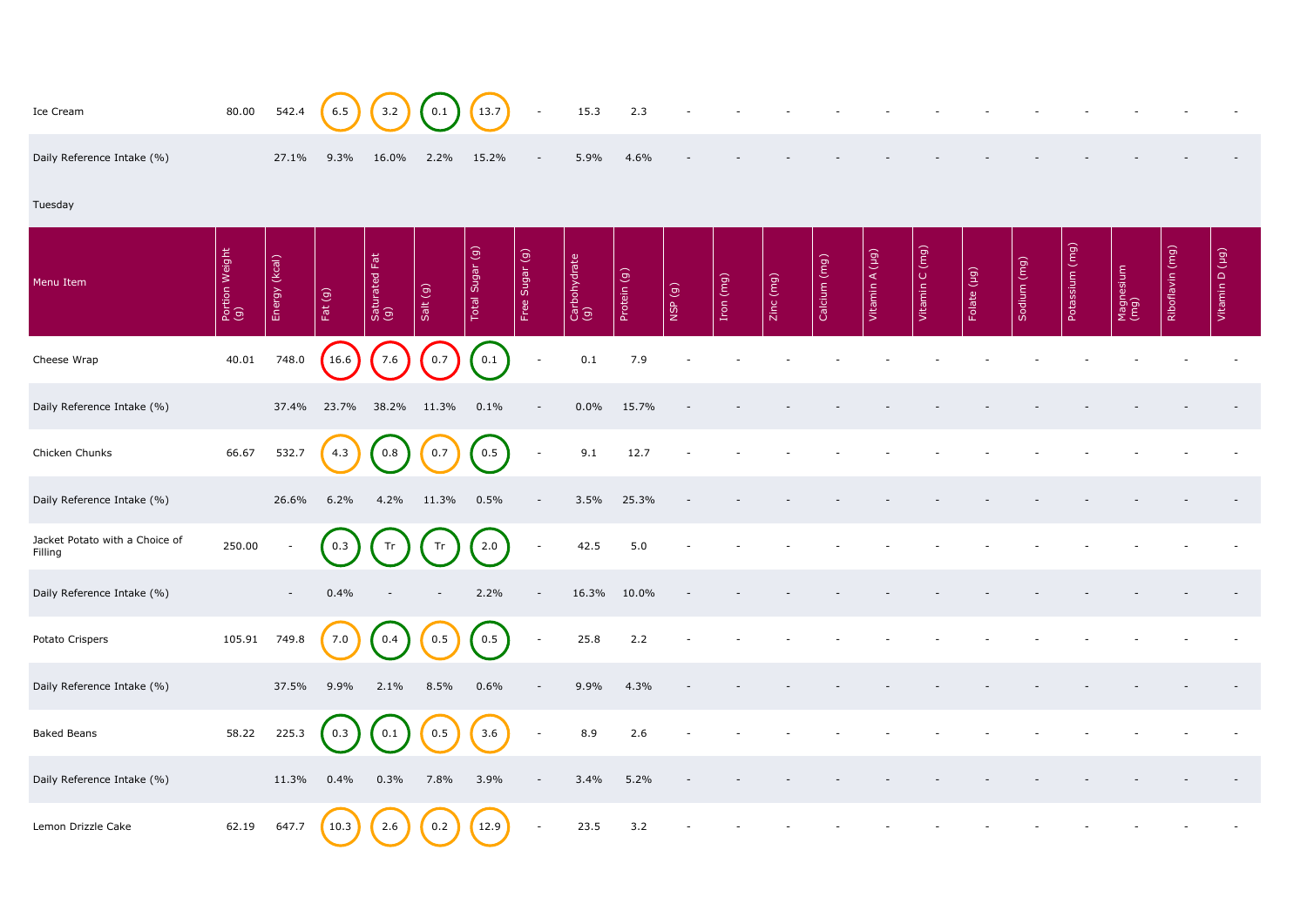|  | Daily Reference Intake (%) |  |  | 32.4% 14.8% 12.8% 3.8% 14.3% |  |  |  | $9.0\%$ 6.5% |  |  |  |  |  |  |  |  |
|--|----------------------------|--|--|------------------------------|--|--|--|--------------|--|--|--|--|--|--|--|--|
|--|----------------------------|--|--|------------------------------|--|--|--|--------------|--|--|--|--|--|--|--|--|

| Daily Reference Intake (%)                |                       | 32.4%         | 14.8%     | 12.8%                | 3.8%     | 14.3%           | $\overline{\phantom{a}}$ | 9.0%                | 6.5%        |         |           |           |              |                |                |             |             |                   |                   |                 |                |
|-------------------------------------------|-----------------------|---------------|-----------|----------------------|----------|-----------------|--------------------------|---------------------|-------------|---------|-----------|-----------|--------------|----------------|----------------|-------------|-------------|-------------------|-------------------|-----------------|----------------|
| Wednesday                                 |                       |               |           |                      |          |                 |                          |                     |             |         |           |           |              |                |                |             |             |                   |                   |                 |                |
| Menu Item                                 | Portion Weight<br>(g) | Energy (kcal) | Fat $(g)$ | Saturated Fat<br>(g) | Salt (g) | Total Sugar (g) | Free Sugar (g)           | Carbohydrate<br>(g) | Protein (g) | (6) dSM | Iron (mg) | Zinc (mg) | Calcium (mg) | Vitamin A (µg) | Vitamin C (mg) | Folate (µg) | Sodium (mg) | (mq)<br>Potassium | Magnesium<br>(mg) | Riboflavin (mg) | Vitamin D (µg) |
| Gravy                                     | 5.00                  | 73.4          | 0.2       | 0.1                  | 0.5      | 0.6             | $\overline{\phantom{a}}$ | 3.5                 | 0.3         |         |           |           |              |                |                |             |             |                   |                   |                 |                |
| Daily Reference Intake (%)                |                       | 3.7%          | 0.3%      | 0.5%                 | 8.0%     | 0.6%            | $\overline{\phantom{a}}$ | 1.3%                | 0.7%        |         |           |           |              |                |                |             |             |                   |                   |                 |                |
| Jacket Potato with a Choice of<br>Filling | 250.00                |               | 0.3       | Tr                   | Tr       | 2.0             | $\overline{\phantom{a}}$ | 42.5                | 5.0         |         |           |           |              |                |                |             |             |                   |                   |                 |                |
| Daily Reference Intake (%)                |                       | $\sim$        | 0.4%      |                      |          | 2.2%            | $\overline{\phantom{a}}$ | 16.3%               | 10.0%       |         |           |           |              |                |                |             |             |                   |                   |                 |                |
| Roast chicken                             | 70.10                 | 483.6         | 2.5       | 0.7                  | 0.1      | 0.0             | $\overline{\phantom{a}}$ | 0.0                 | 21.7        |         |           |           |              |                |                |             |             |                   |                   |                 |                |
| Daily Reference Intake (%)                |                       | 24.2%         | 3.6%      | 3.5%                 | 1.2%     | $0.0\%$         | $\overline{\phantom{a}}$ | $0.0\%$             | 43.4%       |         |           |           |              |                |                |             |             |                   |                   |                 |                |
| Roast Potatoes                            | 127.50                | 92.4          | 2.6       | Tr                   | Tr       | 1.0             |                          | 21.3                | 2.5         |         |           |           |              |                |                |             |             |                   |                   |                 |                |
| Daily Reference Intake (%)                |                       | 4.6%          | 3.7%      |                      | -        | 1.1%            | $\overline{\phantom{a}}$ | 8.2%                | 5.0%        |         |           |           |              |                |                |             |             |                   |                   |                 |                |
| Roast Quorn Fillet                        | 60.61                 | 250.3         | 0.7       | 0.2                  | 0.6      | Tr              | $\overline{\phantom{a}}$ | 3.0                 | 8.5         |         |           |           |              |                |                |             |             |                   |                   |                 |                |
| Daily Reference Intake (%)                |                       | 12.5%         | $1.0\%$   | $1.2\%$              | 10.2%    |                 | $\overline{\phantom{a}}$ | 1.1%                | 17.0%       |         |           |           |              |                |                |             |             |                   |                   |                 |                |
| Yorkshire Pudding                         | 28.00                 | 285.6         | 2.2       | 0.2                  | 0.2      | 0.6             | $\overline{\phantom{a}}$ | 9.3                 | 2.5         |         |           |           |              |                |                |             |             |                   |                   |                 |                |
| Daily Reference Intake (%)                |                       | 14.3%         | $3.1\%$   | $1.0\%$              | 2.8%     | 0.7%            | $\overline{\phantom{a}}$ | 3.6%                | 4.9%        |         |           |           |              |                |                |             |             |                   |                   |                 |                |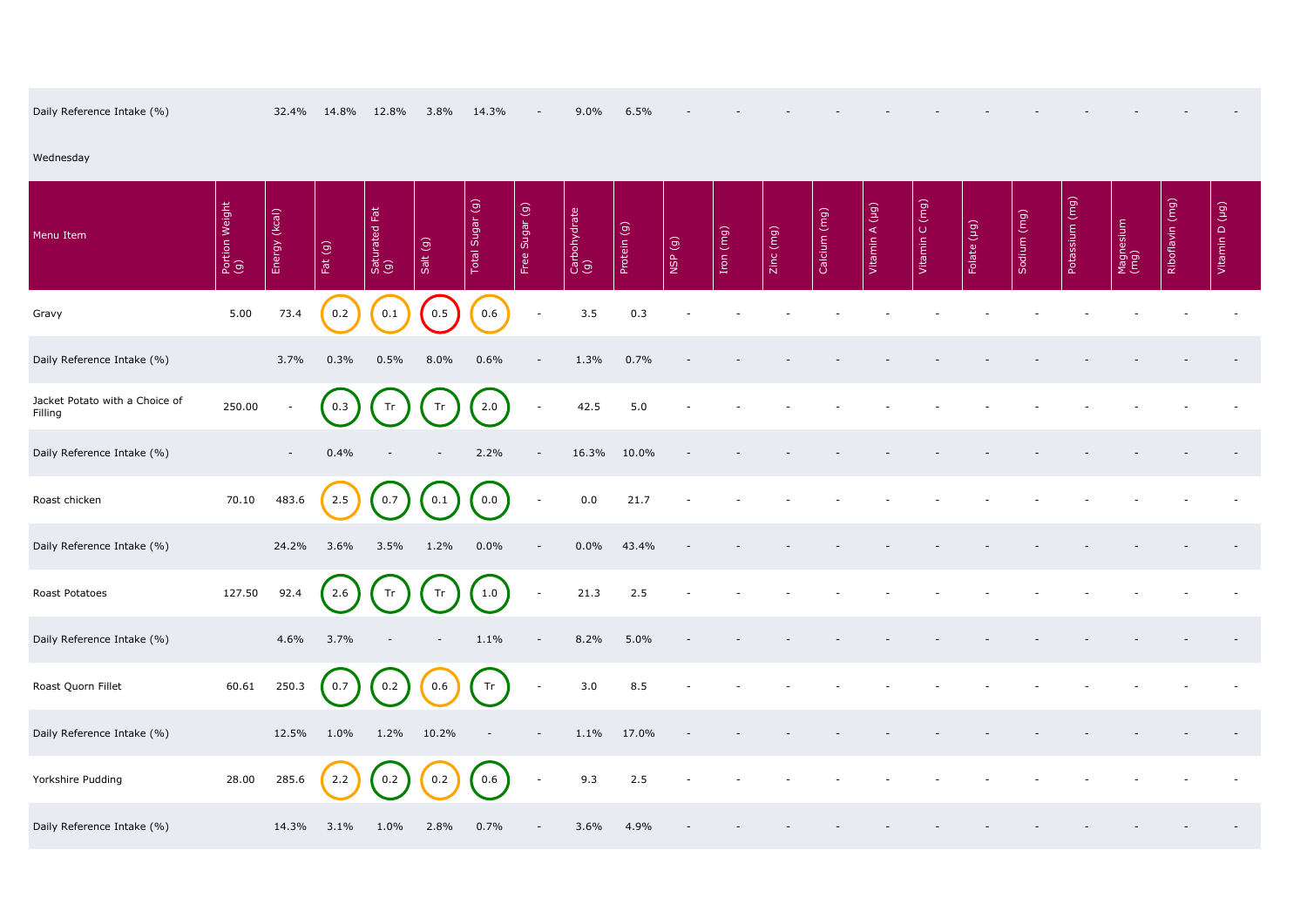| Fresh Carrots                             | 50.00                 | 20.5          | 0.1       | Tr                       | Tr       | 2.4                 |                | 5.0                 | 0.5         |        |           |           |              |                |                |             |             |                |                   |                 |                |
|-------------------------------------------|-----------------------|---------------|-----------|--------------------------|----------|---------------------|----------------|---------------------|-------------|--------|-----------|-----------|--------------|----------------|----------------|-------------|-------------|----------------|-------------------|-----------------|----------------|
| Daily Reference Intake (%)                |                       | 1.0%          | 0.1%      |                          |          | 2.6%                |                | 1.9%                | 0.9%        |        |           |           |              |                |                |             |             |                |                   |                 |                |
| Fruit Jelly                               | 87.29                 | 115.7         | 0.0       | 0.0                      | 0.0      | 6.7                 | $\overline{a}$ | 6.7                 | 0.0         |        |           |           |              |                |                |             |             |                |                   |                 |                |
| Daily Reference Intake (%)                |                       | 5.8%          | 0.1%      | 0.1%                     | 0.3%     | 7.4%                |                | 2.6%                | 0.1%        |        |           |           |              |                |                |             |             |                |                   |                 |                |
| Thursday                                  |                       |               |           |                          |          |                     |                |                     |             |        |           |           |              |                |                |             |             |                |                   |                 |                |
| Menu Item                                 | Portion Weight<br>(g) | Energy (kcal) | Fat $(g)$ | Saturated Fat<br>(g)     | Salt (g) | Total Sugar (g)     | Free Sugar (g) | Carbohydrate<br>(g) | Protein (g) | NSP(g) | Iron (mg) | Zinc (mg) | Calcium (mg) | Vitamin A (µg) | Vitamin C (mg) | Folate (µg) | Sodium (mg) | Potassium (mg) | Magnesium<br>(mg) | Riboflavin (mg) | Vitamin D (µg) |
| Cheese & Tomato Pizza                     | 96.40                 | 1023.4        | 14.0      | 8.4                      | 1.0      | 3.7                 | $\sim$         | 15.5                | 13.7        |        |           |           |              |                |                |             |             |                |                   |                 |                |
| Daily Reference Intake (%)                |                       | 51.2%         | 20.0%     | 41.8%                    | 16.7%    | 4.1%                |                | 6.0%                | 27.4%       |        |           |           |              |                |                |             |             |                |                   |                 |                |
| Jacket Potato with a Choice of<br>Filling | 250.00                |               | 0.3       | Tr                       | Tr       | 2.0                 | $\sim$         | 42.5                | 5.0         |        |           |           |              |                |                |             |             |                |                   |                 |                |
| Daily Reference Intake (%)                |                       | $\sim$        | 0.4%      |                          |          | 2.2%                |                | 16.3%               | 10.0%       |        |           |           |              |                |                |             |             |                |                   |                 |                |
| Potato Wedges                             | 100.00                | 611.0         | 5.0       |                          | 2.5      | $\left(21.5\right)$ |                | Tr                  | 2.3         |        |           |           |              |                |                |             |             |                |                   |                 |                |
| Daily Reference Intake (%)                |                       | 30.6%         | 7.1%      | $\overline{\phantom{a}}$ | 41.7%    | 23.9%               |                |                     | 4.6%        |        |           |           |              |                |                |             |             |                |                   |                 |                |
| Vegan Sausage Roll                        | 65.00                 | 558.4         | 5.3       | 2.5                      | 0.5      | 0.5                 | $\overline{a}$ | 16.9                | 4.2         |        |           |           |              |                |                |             |             |                |                   |                 |                |
| Daily Reference Intake (%)                |                       | 27.9%         | 7.5%      | 12.4%                    | 7.8%     | 0.5%                |                | 6.5%                | 8.3%        |        |           |           |              |                |                |             |             |                |                   |                 |                |
| Sweetcorn                                 | 50.00                 | 155.8         | 0.7       | 0.2                      | 0.0      | 4.1                 | $\overline{a}$ | 5.8                 | 1.3         |        |           |           |              |                |                |             |             |                |                   |                 |                |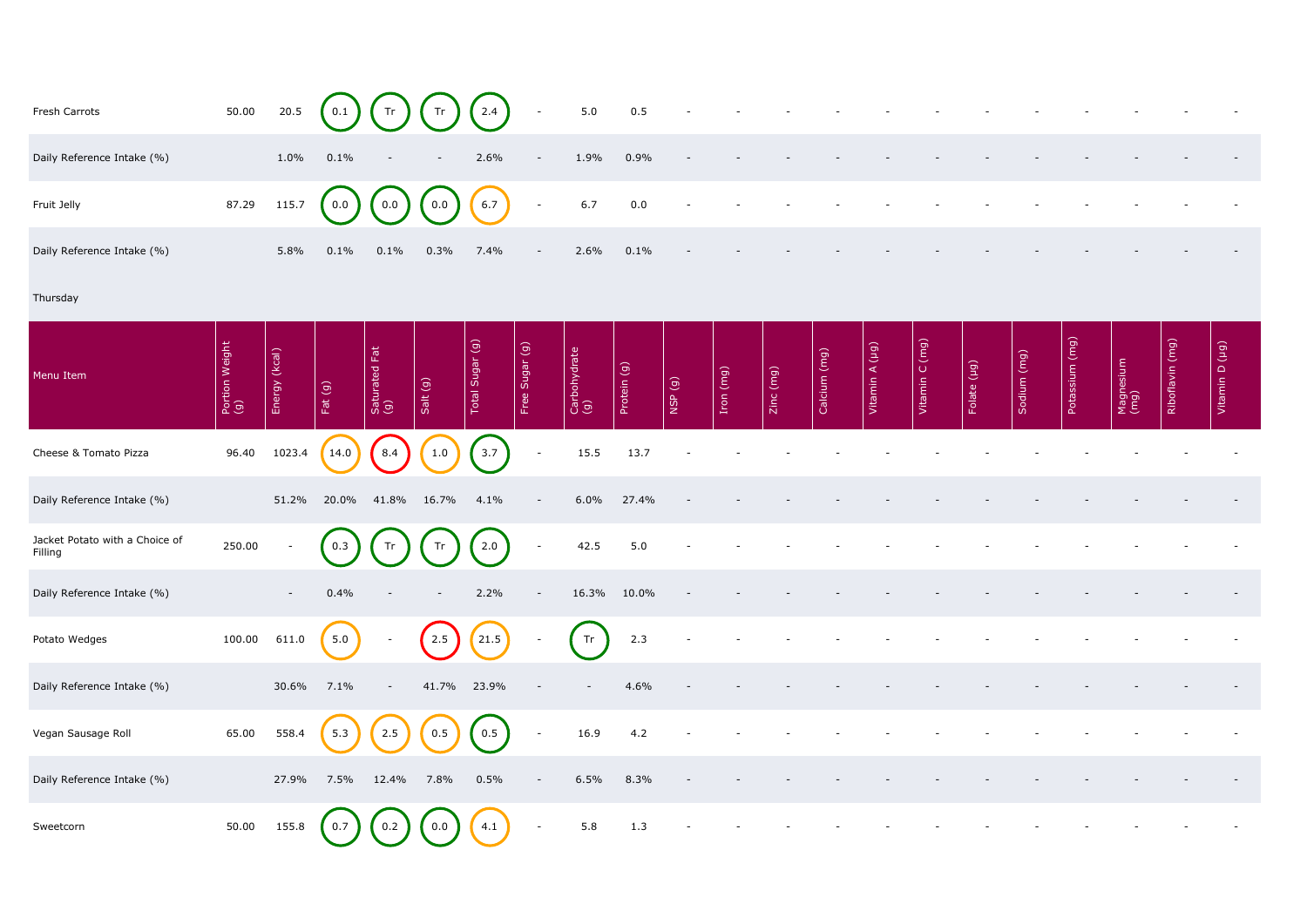| Daily Reference Intake (%) |      | 7.8%  | 1.0%    | 1.0%    | 0.2% | 4.5%                                        | $ \,$ | 2.2% | 2.5%    | $\sim$ | $\overline{\phantom{a}}$ | $-$    |                          |        |  |
|----------------------------|------|-------|---------|---------|------|---------------------------------------------|-------|------|---------|--------|--------------------------|--------|--------------------------|--------|--|
| Ice Cream Roll             | 0.03 |       |         |         |      | $321.5$ $2.7$ $1.3$ $0.1$ $8.0$ $1.6$ $1.3$ |       |      |         |        |                          | $\sim$ | $\sim$                   | $\sim$ |  |
| Daily Reference Intake (%) |      | 16.1% | $3.8\%$ | $6.4\%$ | 1.8% | 8.9%                                        | $ \,$ | 4.5% | $2.6\%$ | $\sim$ | $\sim$                   | $\sim$ | $\overline{\phantom{0}}$ |        |  |

## Friday

| Daily Reference Intake (%)                |                       | 7.8%          | 1.0%             | 1.0%                 | 0.2%     | 4.5%                                |                          | 2.2%                | 2.5%        |        |           |           |              |                |                |             |             |                                    |                   |                 |                |
|-------------------------------------------|-----------------------|---------------|------------------|----------------------|----------|-------------------------------------|--------------------------|---------------------|-------------|--------|-----------|-----------|--------------|----------------|----------------|-------------|-------------|------------------------------------|-------------------|-----------------|----------------|
| Ice Cream Roll                            | 0.03                  | 321.5         | 2.7              | 1.3                  | 0.1      | 8.0                                 | $\overline{\phantom{a}}$ | 11.6                | 1.3         |        |           |           |              |                |                |             |             |                                    |                   |                 |                |
| Daily Reference Intake (%)                |                       | 16.1%         | 3.8%             | 6.4%                 | 1.8%     | 8.9%                                |                          | 4.5%                | 2.6%        |        |           |           |              |                |                |             |             |                                    |                   |                 |                |
| Friday                                    |                       |               |                  |                      |          |                                     |                          |                     |             |        |           |           |              |                |                |             |             |                                    |                   |                 |                |
| Menu Item                                 | Portion Weight<br>(g) | Energy (kcal) | Fat $(g)$        | Saturated Fat<br>(g) | Salt (g) | Total Sugar (g)                     | Free Sugar (g)           | Carbohydrate<br>(g) | Protein (g) | NSP(g) | Iron (mg) | Zinc (mg) | Calcium (mg) | Vitamin A (µg) | Vitamin C (mg) | Folate (µg) | Sodium (mg) | $\boxed{\text{(mg)}}$<br>Potassium | Magnesium<br>(mg) | Riboflavin (mg) | Vitamin D (µg) |
| Chips                                     | 0.10                  | 532.4         | 3.1              | 0.4                  | 0.4      | $\begin{bmatrix} 0.5 \end{bmatrix}$ | $\blacksquare$           | 21.7                | 2.2         |        |           |           |              |                |                |             |             |                                    |                   |                 |                |
| Daily Reference Intake (%)                |                       | 26.6%         | 4.4%             | 2.1%                 | 6.0%     | 0.6%                                |                          | 8.3%                | 4.3%        |        |           |           |              |                |                |             |             |                                    |                   |                 |                |
| Fish Fingers                              | 84.00                 | 754.3         | 7.9              | 0.7                  | 0.7      | 0.8                                 | $\overline{\phantom{a}}$ | 16.8                | 10.1        |        |           |           |              |                |                |             |             |                                    |                   |                 |                |
| Daily Reference Intake (%)                |                       | 37.7%         | 11.3%            | 3.4%                 | 11.8%    | 0.8%                                |                          | 6.5%                | 20.2%       |        |           |           |              |                |                |             |             |                                    |                   |                 |                |
| Jacket Potato with a Choice of<br>Filling | 250.00                |               | $\bigcap$<br>0.3 | $\bigcap$<br>Tr      | Tr       | $\sqrt{ }$<br>2.0                   |                          | 42.5                | 5.0         |        |           |           |              |                |                |             |             |                                    |                   |                 |                |
| Daily Reference Intake (%)                |                       | $\sim$        | 0.4%             |                      |          | 2.2%                                | $\overline{\phantom{a}}$ | 16.3%               | 10.0%       |        |           |           |              |                |                |             |             |                                    |                   |                 |                |
| Vegetable Fingers                         | 95.00                 | 746.7         | 7.7              | 0.6                  | 0.9      | 2.4                                 | $\overline{\phantom{a}}$ | 22.8                | 3.2         |        |           |           |              |                |                |             |             |                                    |                   |                 |                |
| Daily Reference Intake (%)                |                       | 37.3%         | 11.0%            | 2.9%                 | 15.2%    | 2.6%                                | $\overline{\phantom{a}}$ | 8.8%                | 6.5%        |        |           |           |              |                |                |             |             |                                    |                   |                 |                |
| Peas                                      | 0.00                  |               | Tr               | Tr                   | Tr       | Tr                                  |                          | Tr                  | Tr          |        |           |           |              |                |                |             |             |                                    |                   |                 |                |
| Daily Reference Intake (%)                |                       |               |                  |                      |          |                                     |                          |                     |             |        |           |           |              |                |                |             |             |                                    |                   |                 |                |